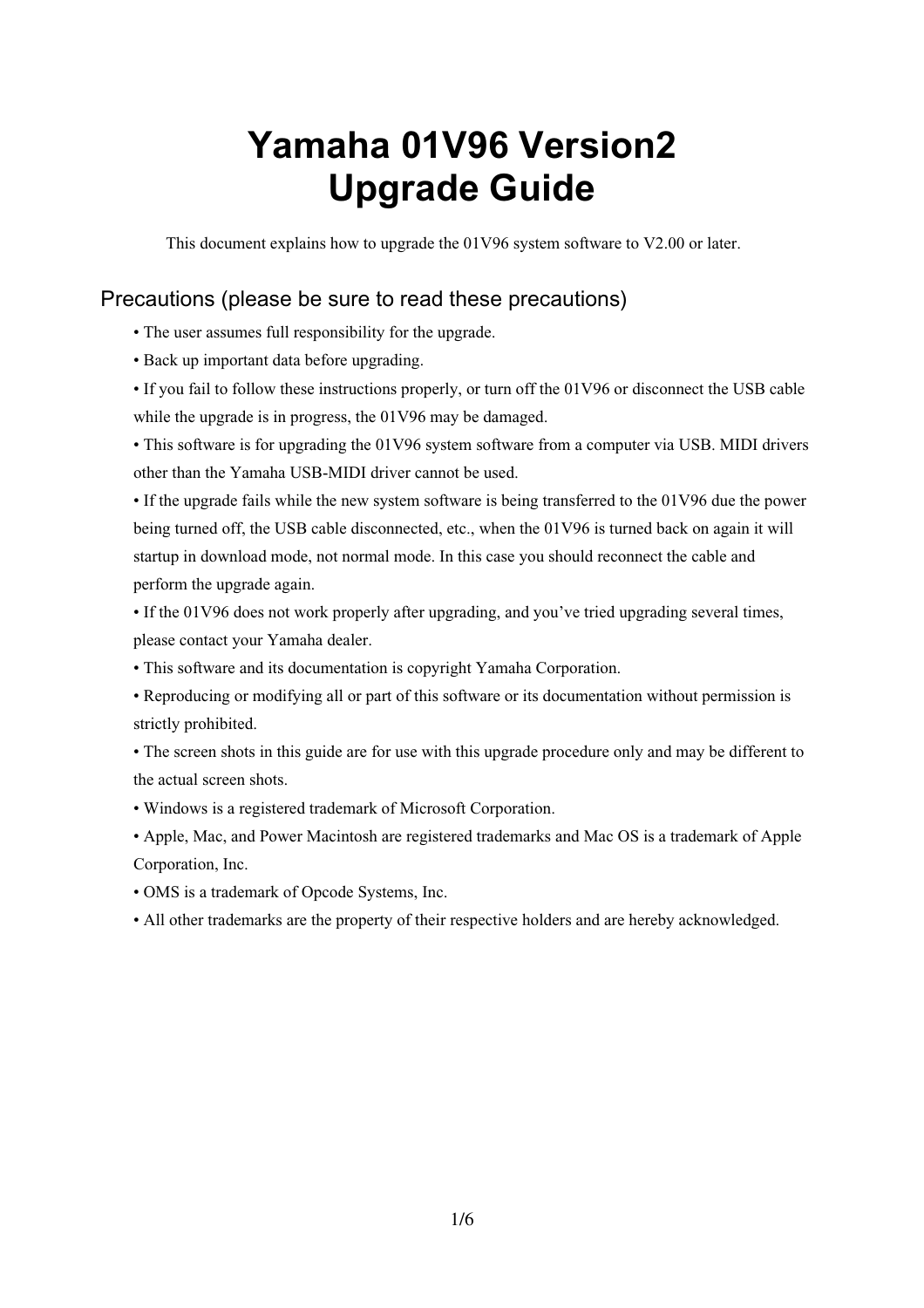# System Requirements

#### **• Windows**

| OS:<br>Computer:                                                |            | Windows 98SE, Me, 2000, XP Home Edition, XP Professional           |
|-----------------------------------------------------------------|------------|--------------------------------------------------------------------|
|                                                                 |            | PC that features a USB port and an Intel Pentium or Celeron-family |
|                                                                 |            | processor of 433 MHz or higher                                     |
|                                                                 | Memory:    | 128 MB or more                                                     |
|                                                                 | Hard disk: | Available space of 10 MB or more                                   |
| Display:                                                        |            | $1024 \times 768$ pixels, 256 colors or more                       |
|                                                                 |            | (High Color 16-bit or more recommended)                            |
| • Macintosh                                                     |            |                                                                    |
| OS:<br>Mac OS 9.0 - 9.2.2, Mac OS X 10.2 or higher<br>Computer: |            |                                                                    |
|                                                                 |            | Power Macintosh G3/233 MHz or higher that features a USB port      |
|                                                                 | Memory:    | Available memory of 16 MB or more (Turn off the virtual memory.)   |
|                                                                 | Hard disk: | Available space of 10 MB or more                                   |
|                                                                 |            |                                                                    |

Contents of the folder

#### **• Windows**

|             | DMUpgrade.exe System software installer  |  |
|-------------|------------------------------------------|--|
| Other files | Other files are necessary for installer. |  |
|             | (Keep all files on the folder.)          |  |

Display: 1024 x 768 pixels, 256 colors or more

(32,000 colors or more recommended)

#### **• Macintosh**

|             | 01V96UpgradeE System software installer  |  |
|-------------|------------------------------------------|--|
| Other files | Other files are necessary for installer. |  |
|             | (Keep all files on the folder.)          |  |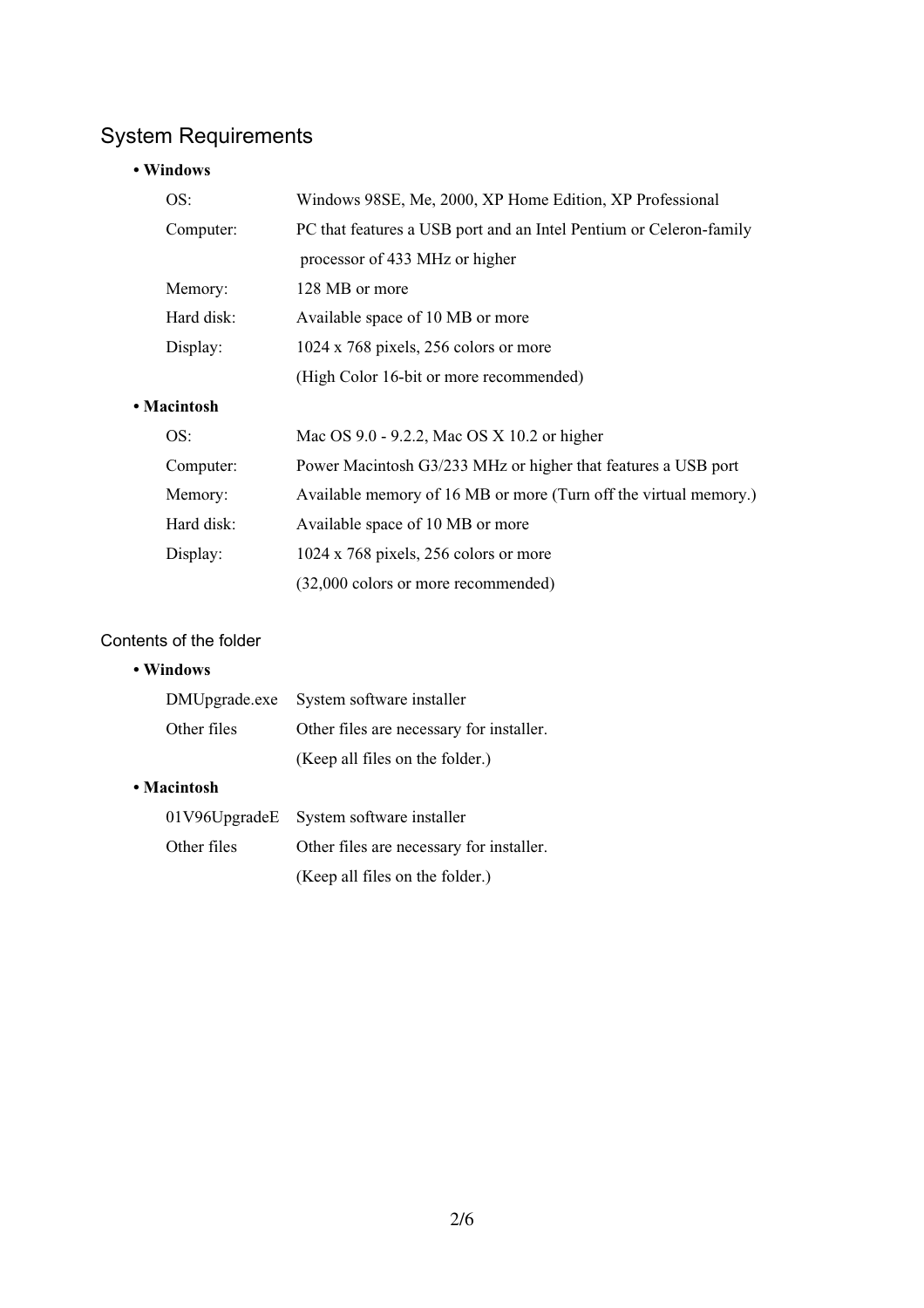# Upgrading the System Software

- **1. Start the computer and check to see if the following steps are complete.**
	- Installing the Yamaha USB-MIDI Driver in the computer
	- Connecting the computer and the console using a USB cable
	- Backing up the data in the user memories in the console

*Note: Before starting the upgrade program, quit all other programs. While the upgrade is in progress, do not start any other programs or switch between windows. Note: If your computer enters Sleep or Energy Save mode, data transfer to the 01V96 may stop, so disable these functions to prevent this from happening. Note: Do not connect any USB devices other than the 01V96, USB mouse or USB keyboard. Connect the 01V96 directly to a USB port on your PC, not via a USB hub.*

**2. While pressing and holding down the [CLEAR] button on the 01V96, turn on the power to the console.**

Continue holding down the [CLEAR] button until "FLASH UPDATE" appears on the display.

**3. Double-click "DMUpgrade.exe" (or "01V96UpgradeE" for Mac OS)**



The installer window opens.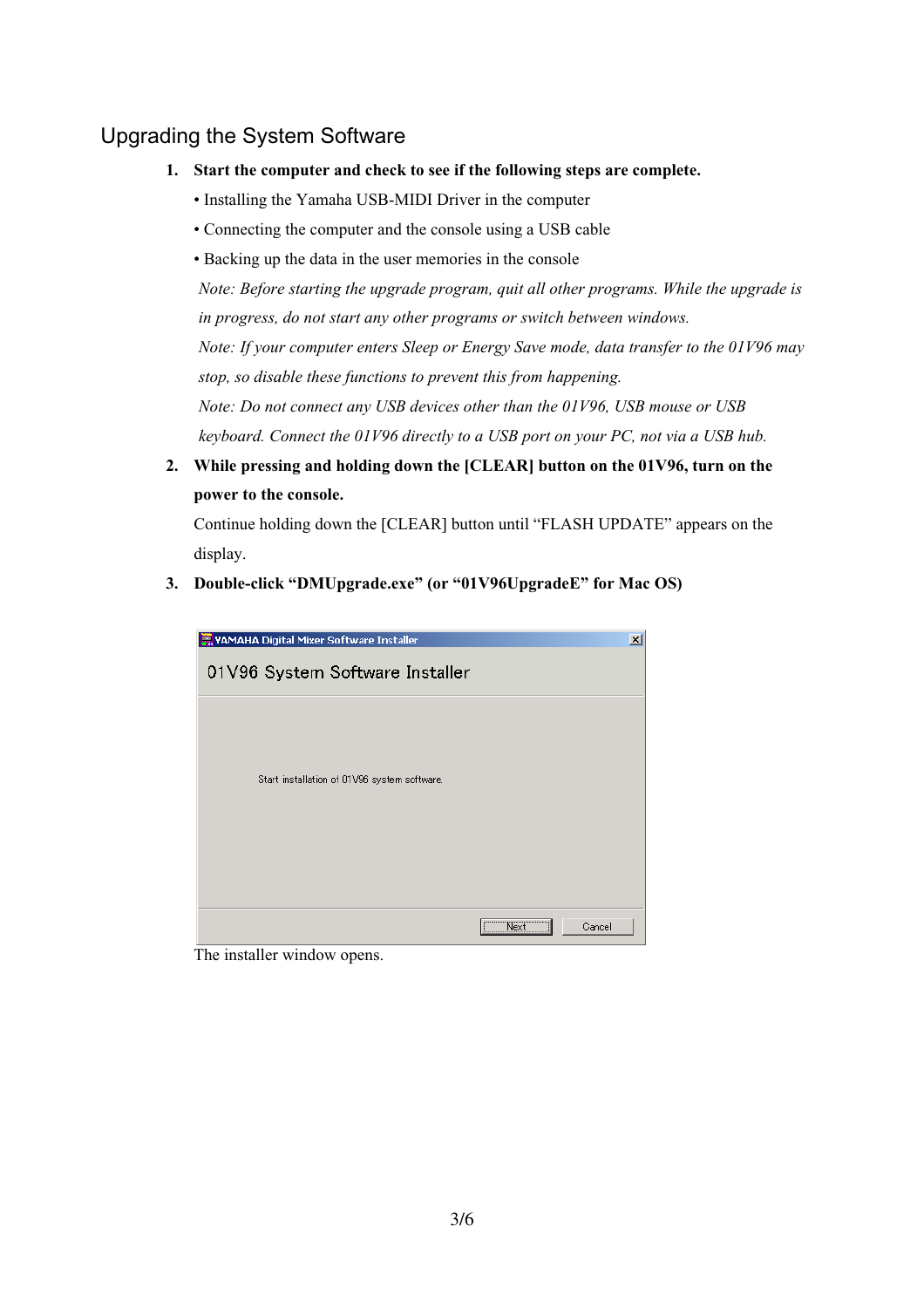#### **4. Click [Next].**

| <b>WAMAHA Digital Mixer Software Installer</b>                                                                                                                                                                                                                                                                                                                              | 01V96 System Software Installer | $\boldsymbol{\mathsf{x}}$ |  |  |  |
|-----------------------------------------------------------------------------------------------------------------------------------------------------------------------------------------------------------------------------------------------------------------------------------------------------------------------------------------------------------------------------|---------------------------------|---------------------------|--|--|--|
| Check whether the screen of console is "FLASH UPDATE".<br>If it is not "FLASH UPDATE", the next procedure will not work.<br>Close the installer and turn off console, switch on the power while pressing [CLEAR] key.<br>Then, start installer again.<br>Select MIDI port to communicate with console.<br>After selecting it, click [Next]. It will connect to the console. |                                 |                           |  |  |  |
| Input port:                                                                                                                                                                                                                                                                                                                                                                 | YAMAHA USB IN 0-1               |                           |  |  |  |
| Output port:                                                                                                                                                                                                                                                                                                                                                                | ∕AMAHA USB OUT 0-1              |                           |  |  |  |
| $\rightarrow$ Finish<br>Writing program                                                                                                                                                                                                                                                                                                                                     |                                 |                           |  |  |  |
|                                                                                                                                                                                                                                                                                                                                                                             |                                 |                           |  |  |  |
|                                                                                                                                                                                                                                                                                                                                                                             | Next <sup>1</sup><br>Cancel     |                           |  |  |  |

The following I/O port setting window opens.

**5. Make sure that "YAMAHA USB IN 0-1" is selected for the Input port and that "YAMAHA USB OUT 0-1" is selected for the output port, then click [Next].**

If you are using Mac OS 9, select "01V96-1" for the Input port, and "01V96-1" for the output port. Note that the port names vary with the OMS setup files.

#### **6. The "Console's FLASH UPDATE is Ver1." message appears.**

If your Flash Update has been updated to the latest version, this message does not appear.

| YAMAHA Digital Mixer Software Installer                                                                      |  |  |  |
|--------------------------------------------------------------------------------------------------------------|--|--|--|
| Console's FLASH UPDATE is Ver1.<br>Before creating registration code, it will change FLASH UPDATE<br>to Ver2 |  |  |  |
|                                                                                                              |  |  |  |

The installation process begins.

#### **7. Click [Next].**

A message indicating the update progress opens, and the Flash Update is updated. The updating process takes about one minute.

#### **8. The "Completed upgrade for FLASH UPDATE." message appears.**

| YAMAHA Digital Mixer Software Installer                                                                                                                                  |
|--------------------------------------------------------------------------------------------------------------------------------------------------------------------------|
| Completed upgrade for FLASH UPDATE.<br>To create registration code, turn off console and turn on<br>again while pressing [CLEAR] key.<br>After turning on, click [Next]. |
|                                                                                                                                                                          |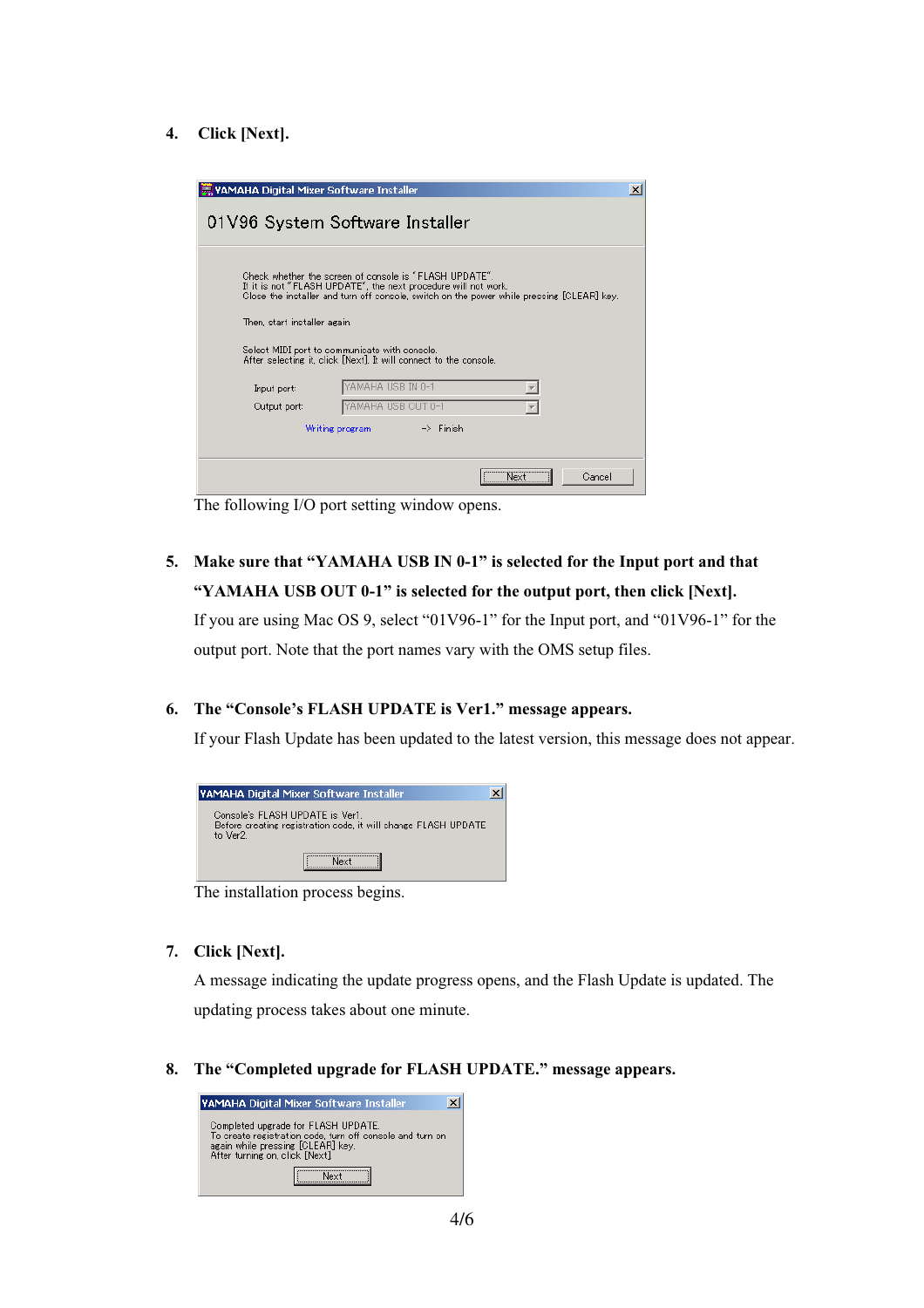- **9. Turn off the power to the console, then press and hold down the [CLEAR] button and turn on the power.**
- **10. The console displays "FLASH UPDATE." Click [Next].**

A window indicating the installation progress opens, and the system software is installed. The installation process takes a few minutes

**11. When the installation is complete, the following window opens and the 01V96 reboots itself in normal mode.**

| $\vert x \vert$<br><b>WAMAHA Digital Mixer Software Installer</b> |        |  |  |  |  |
|-------------------------------------------------------------------|--------|--|--|--|--|
| 01V96 System Software Installer                                   |        |  |  |  |  |
|                                                                   |        |  |  |  |  |
| Installation is completed.                                        |        |  |  |  |  |
| Terminate installer.                                              |        |  |  |  |  |
|                                                                   |        |  |  |  |  |
|                                                                   |        |  |  |  |  |
| Writing program $\Rightarrow$                                     | Finish |  |  |  |  |
|                                                                   |        |  |  |  |  |
|                                                                   | Finish |  |  |  |  |

When upgrading V1.xx to V2.xx, the user memories in the console are automatically initialized. Load the data from the Studio Manager application, if necessary.

And in this case, the console will display the fader calibration screen. Since the calibration data is not initialized, you should normally select "4 QUIT" to halt calibration. For details on fader calibration, refer to the 01V96 Version 2 owner's manual.